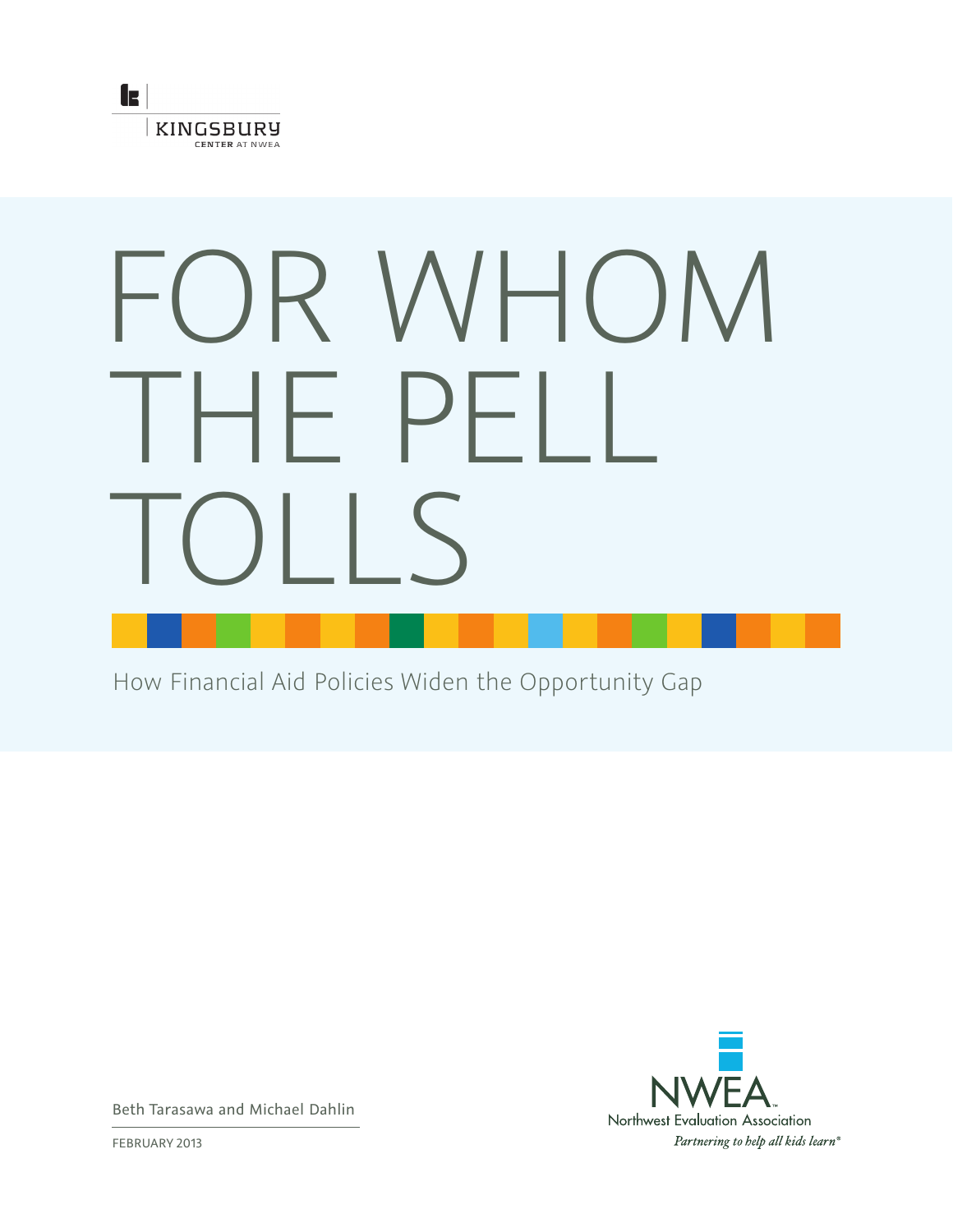### *About the Authors*

*Beth Tarasawa, Ph.D. in Sociology, is a Research Specialist in the Kingsbury Center at NWEA. Her primary research interest is education policy related to economic and racial equity.* 

*Michael Dahlin, Ph.D. in Developmental Psychology, is a Research Specialist in the Kingsbury Center at NWEA. His primary research interests are policy research related to testing standards, school accountability, and teacher accountability.*

### *Copyright Info*

© 2013 by Northwest Evaluation Association

NWEA expressly grants permission or license to use provided (1) the use is for non-commercial, personal, or educational purposes only, (2) you do not modify any information or image, and (3) you include any copyright notice originally provided in the materials.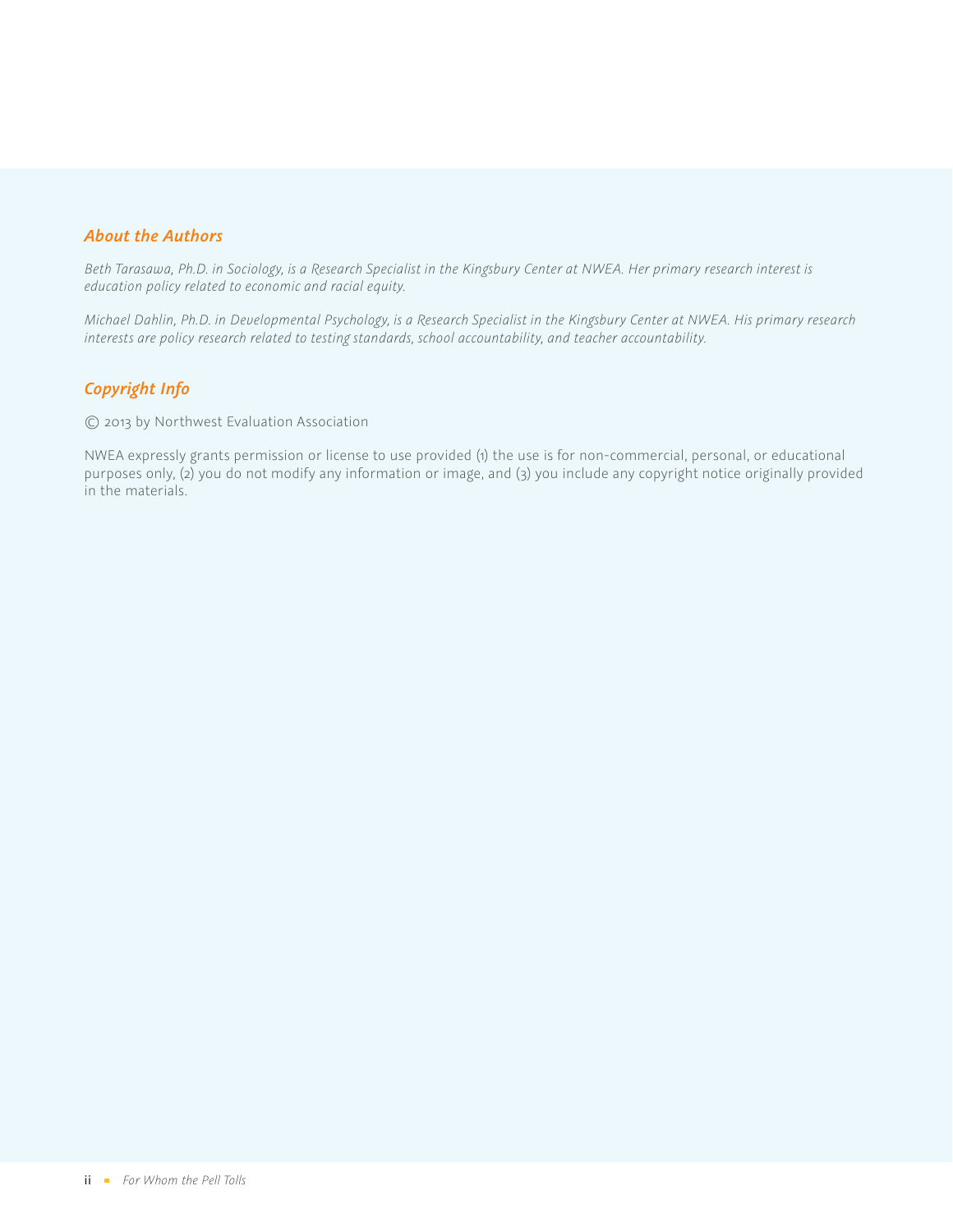### **Executive Summary**

*For Whom the Pell Tolls: How Financial Aid Policies Widen the Opportunity Gap* is a companion piece to the report *A Level Playing Field: How College Readiness Standards Change the Accountability Game*, and reports on the findings from a series of descriptive analyses seeking to understand the potential relationship between college access and school poverty for high achieving middle school students, focusing specifically on potential access to state merit-based grant funding.

As detailed in *A Level Playing Field*, we monitored the academic achievement of more than 17,000 high-achieving middle school students from 31 states across the country, using their eighth grade performance on a nationallyadministered assessment of academic achievement to make projections about their likely status to meet Pell Grant eligibility criteria four years later. Of particular interest were comparisons that examined the differences in likely eligibility rates between high- and low-poverty schools, given that one of the major findings from *A Level Playing Field* was that college readiness "gaps" exist between high- and low-poverty schools.

### **Findings**

### *The achievement gaps between high achievers in low- and high-poverty schools are likely to have a significant effect on college access.*

To illustrate the likely impact of the gaps among our high achievers, we projected the performance of our middle schoolers relative to the eligibility standards employed by several states (primarily in the South) that offer merit aid that depends, in part, on a student's ACT score. We found that students attending high-poverty schools had far lower rates of scholarship eligibility than the students attending low-poverty schools and that the gaps in eligibility generally increased as the ACT eligibility score was raised. In South Carolina, a state with a relatively high eligibility score requirement, the eligibility gap between students from high- and low-poverty schools reached 30%, and that gap, projected across our sample, meant that students in high-poverty schools were projected to receive \$5 million less in scholarship aid from the South Carolina program than students coming from low-poverty schools.

### **Policy Implications**

The manner in which merit-based eligibility criteria are currently applied reduces the likelihood that high achievers from high-poverty schools will enjoy college access. Consequently, there is need to revise or augment these eligibility criteria to narrow the access gaps between high achieving students who attend high- and lowpoverty schools. Programs such as Texas' Top 10% Scholarship Program base eligibility on the student's class ranking. Such programs reward merit while assuring that the top students in each school and community share in the benefit. Moving merit-scholarship eligibility from fixed criteria based on college entrance exams and GPA to criteria that recognize high achievement in one's own school setting would be a large step toward improving equity and access for the top tenth that come from low-income schools.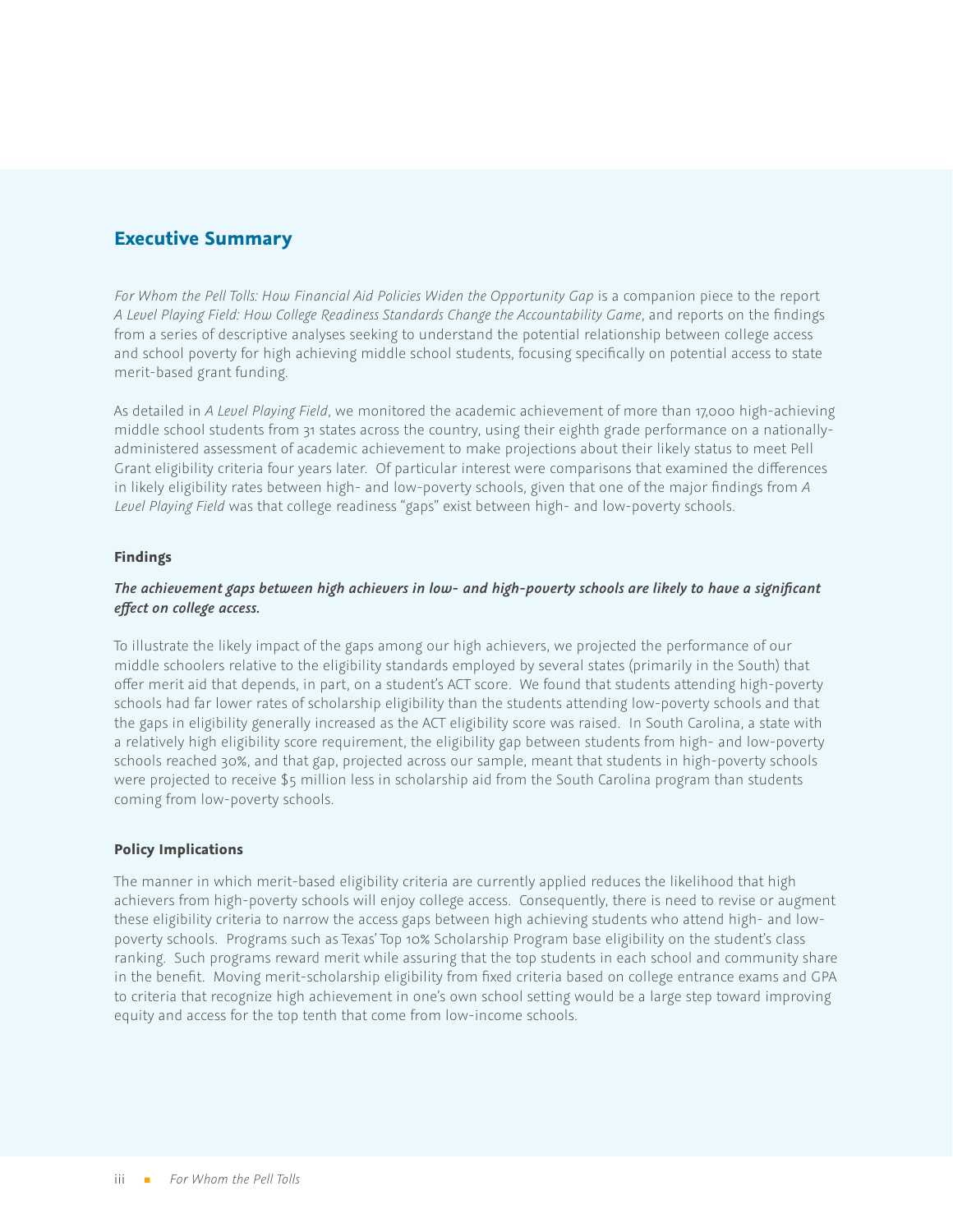# FOR WHOM THE PELL TOLLS How Financial Aid Policies Widen the Opportunity Gap

As budget deficits push political leaders to make<br>tough policy decisions, debates about student loan interest rates and changes to the Pell Grant were key issues in the 2012 presidential election. Over the past 30 years, college tuition rates have increased at four times the rate of inflation. While *A Level Playing Field* documented achievement gaps between the top 10th of students in high- and low-poverty schools, it can be difficult to articulate the impact that these gaps are likely to have as students move toward college. One obvious area is the impact on college access. In this study, we examined the financial impact of achievement gaps by projecting how student access to state-level merit-based scholarship funds might vary, based on the estimated performance on the ACT. Our findings parallel recent studies that show low-income students qualify for state-level financial aid at lower levels than their more privileged peers (Heller & Marin, 2004). Financial aid decisions at the national- and state-level thus have the potential to disproportionately affect the nation's neediest citizens. We hope our analysis and recommendations encourage thought leaders and policymakers to take a hard look at the role of financial aid policies in widening the opportunity gap for low-income students.

To help ease the burdens of increasing tuition costs, state governments have traditionally supported higher education through direct assistance to institutions and grant aid to students. But direct funds have failed to keep pace with rising enrollment patterns, placing a larger portion of college costs on students (State Higher Education Executive Officers, 2011). In addition, state governments, facing their own fiscal difficulties, have greatly reduced their support to state university systems since 2008. According to the Illinois State University Center for the Study of Higher Education's annual *Grapevine* study, in 2011-12 state spending on higher education dropped by nearly eight percent, the largest decline in half a century. One third of states enacted double-digit drops in funding (Lederman, 2012).

Federal programs to support low-income students have also experienced cuts. Federal Pell Grants, which covered 77% of the cost of four-year state colleges for low-income students in 1980, now cover only an average of 36% of the cost of attendance at these institutions. With a growing number of students receiving aid and an increasing deficit in this program (\$20 billion), the program saw some significant cuts by the end of 2012, including tighter income restrictions (formerly \$30,000, now \$23,000) and a reduction in semesters of eligibility (United States Department of Education, 2012). Further, most new or expanded aid programs in recent years have benefited the highest income families. These include state and private college's merit-based scholarship programs, where student's financial background (need) is not a factor in determining scholarship award amounts.

State-sponsored programs have become politically popular in many southern states and these merit-based grants have grown at three times the rate of need-based grants in the last decade (National Association of State Student Grant and Aid Programs, 2010). Low-income students are eligible at much lower rates than middleand upper-income students for these programs (Ballou & Springer, 2008). This confluence of policies has the greatest impact on college access and affordability for the families that have the fewest resources (The College Board, 2010; Education Week, 2011; Callan, 2008). This is disheartening as research suggests that financial aid policies can positively influence student aspirations and success, particularly for disadvantaged students (Bowen, Chingos, & McPherson, 2009).

There are many factors that influence which students attend post-secondary institutions (e.g., academic preparation, family, peer, neighborhood influences), but the costs of attending college may constitute the most difficult barrier for students from lower-income families. The availability of scholarship funds often shape the decision to go on to college for low-income students.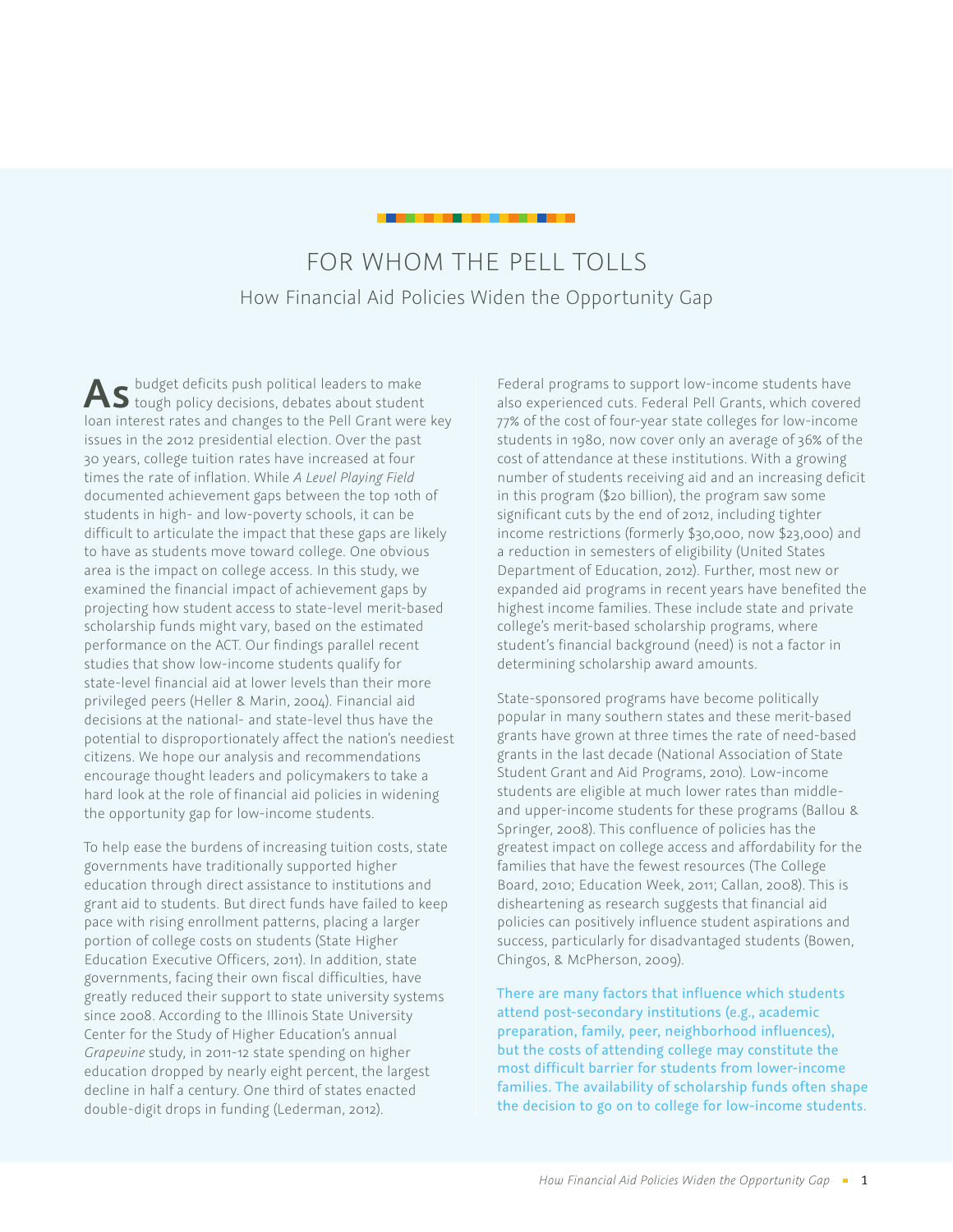Heller and Marin (2004) found that many more affluent students already bound for college receive merit-based funds despite not needing them, while students from traditionally underrepresented groups in higher education and who face the greatest financial obstacles to attend college have increasingly more difficultly entering fouryear institutions.

Of the nearly 15 states that offer financial aid programs, the majority of money is allocated on merit-based (or academic) qualifications compared to need-based aid, \$1.5 billion and \$350 million respectively (Heller & Marin 2004; Ness &Tucker 2008). For instance, in Georgia, the lottery-funded HOPE Scholarship program which provides tuition assistance at a Georgia public institution has no income cap restrictions. States generally employ multiple eligibility requirements, including Grade Point Average (GPA), class rank, Advanced Placement (AP) exam scores, state test scores, etc., for student assistance scholarship programs. Additionally, some states offer several types of awards. For example, Louisiana's Tuition Opportunity Program for Students (TOPS) offer three awards (excluding the Tech Award): Opportunity, Performance, and Honors, with increasingly rigorous eligibility criteria. However, many state-based merit aid programs use standardized test scores, ACT and SAT, as the primary eligibility requirement.

# **Data and Methods**

For illustrative purposes, we examined achievement trends in math and reading for students who performed in the top ten percent of their individual grades and schools on a national assessment of student achievement, the Northwest Evaluation Association's Measures of Academic Progress® (MAP®) 1 . We tracked approximately 17,000 high achievers in reading and 14,000 high achievers in math, from 400 schools from sixth grade to eighth grade. Data came from NWEA's Growth Research Database, a longitudinal repository containing MAP assessment results. The full repository includes data from 4,800 school systems and approximately five million students. To estimate the

impact of achievement gaps on the high-achieving groups, we projected how their access to state-level merit-based scholarship funds might vary, based on the estimated performance on the ACT. Eighth grade MAP scores were translated into predicted ACT scores using the results of NWEA's recently published MAP/ACT scale linking study (NWEA, 2012), in order to evaluate whether students in eighth grade were "on track" to meet the ACT eligibility requirements of 10 state scholarships.

# **Findings**

Table 1 shows that the percentages of high achievers from high-poverty schools who seem to be "on track" for eligibility for these state scholarships were consistently lower than the "on track" rates for students from lowpoverty schools. Further, the gaps in eligibility rates increase dramatically as the cut scores associated with eligibility are raised. For example, Arkansas has a relatively low cut score for eligibility (an ACT composite of 19). Eighty-three percent (reading) and 90% (math) of the students from high-poverty schools in our sample would qualify for Arkansas programs, while 97% (reading) and 99% (math) of students from low-poverty schools would qualify. The financial assistance gap is actually greatest in South Carolina which requires a higher ACT composite of 27 to qualify for the program. South Carolina follows a high-tuition, high-aid financing model and has one of the highest average tuition rates (\$10,147 for the 2010-11 academic year) for an in-state public four-year institution (National Center for Education Statistics, 2011). This approach assumes wealthy students will pay full tuition costs to attend college, but the state will offset the cost for low-income students through grant assistance. However, aid and tuition policies are created independently and grant programs seldom keep pace with the rising cost of tuition (The Education Trust, 2011). If our high-achieving students came from South Carolina, for example, the prospective eligibility gap between those students coming from high- and low-poverty schools was 30% in reading and about 31% in math. Given that the average per capita meritbased award from the Legislative Incentive for Future

<sup>1</sup> Please see *A Level Playing Field?: How College Readiness Standards Change the Accountability Game* for more details about the study design, samples, and variables.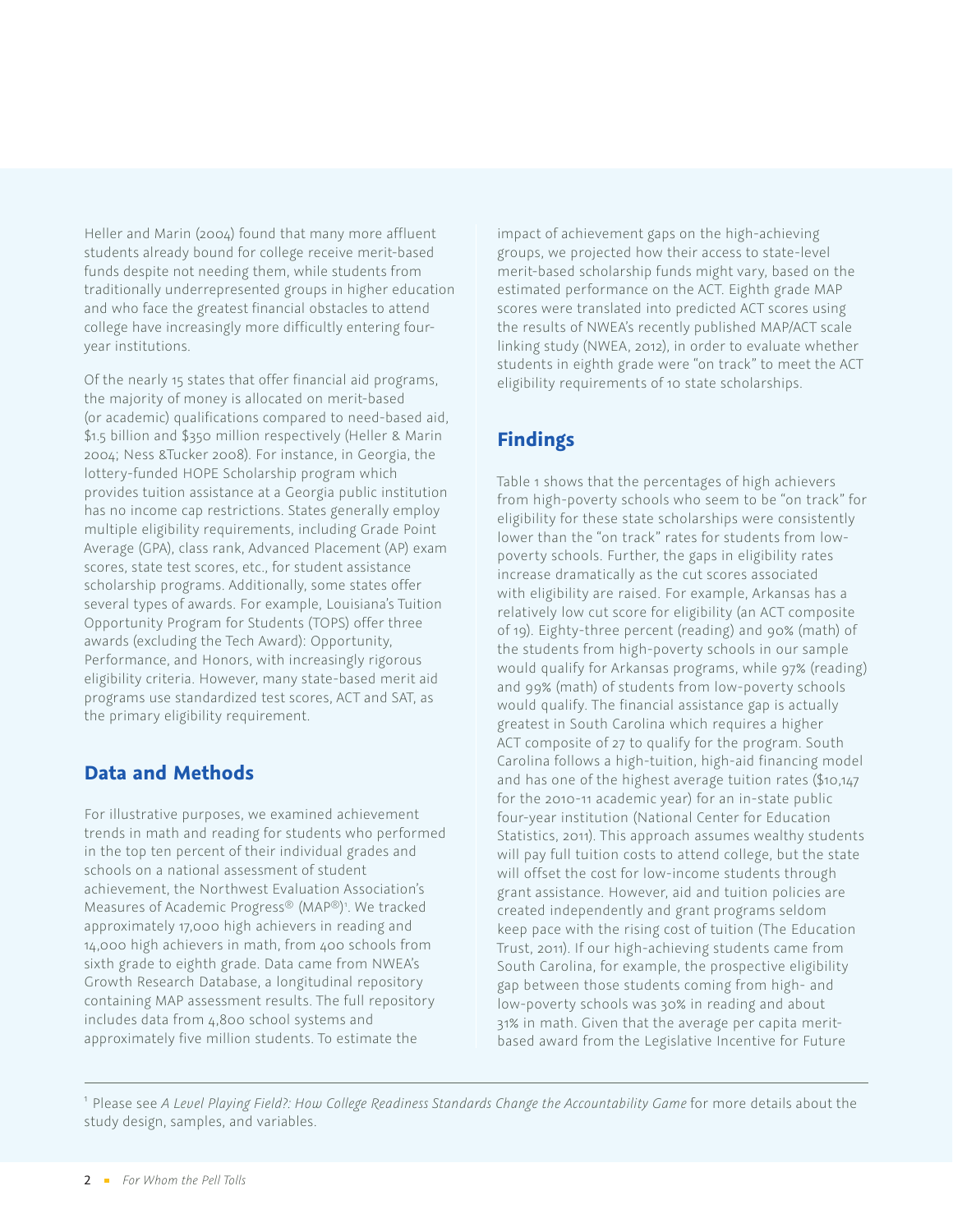Excellence (LIFE) award at a four-year public institution is \$4,700 (South Carolina Commission on Higher Education, 2005), this would translate into scholarship funds of nearly \$7 million for the students in the sample who attended high-poverty schools and nearly \$12.5 million

for students from low-poverty schools. In other words, students from the wealthiest schools in our sample were qualifying for nearly twice as many South Carolina scholarship dollars as the high achievers from our highpoverty schools.

| <b>STATE</b><br><b>SCHOLARSHIP</b> | <b>ACT</b><br><b>COMPOSITE</b><br><b>SCORE</b><br><b>REQUIRED</b><br><b>FOR</b><br><b>SCHOLARSHIP</b><br><b>ELIGIBILITY</b> | PERCENT OF HIGH-ACHIEVERS "ON TRACK" FOR ELIGIBILITY |                                                     |                                                      |                                                     |
|------------------------------------|-----------------------------------------------------------------------------------------------------------------------------|------------------------------------------------------|-----------------------------------------------------|------------------------------------------------------|-----------------------------------------------------|
|                                    |                                                                                                                             | READING                                              |                                                     | <b>MATH</b>                                          |                                                     |
|                                    |                                                                                                                             | High-Poverty<br>Schools<br>(>47% FRL;<br>$n = 4,318$ | Low-Poverty<br>Schools<br>(s16% FRL;<br>$n = 4,318$ | High-Poverty<br>Schools<br>(>48% FRL;<br>$n = 3,540$ | Low-Poverty<br>Schools<br>(s18% FRL;<br>$n = 3,540$ |
| Arkansas<br>(LS)                   | 19                                                                                                                          | 83.2%                                                | 96.7%                                               | 90.5%                                                | 98.8%                                               |
| Florida Bright<br><b>Futures</b>   | 20                                                                                                                          | 78.3%                                                | 95.0%                                               | 82.5%                                                | 97.3%                                               |
| Georgia<br>(HOPE)                  | 26                                                                                                                          | 45.2%                                                | 74.3%                                               | 44.2%                                                | 75.2%                                               |
| Kentucky<br>(EE)                   | 22                                                                                                                          | 66.1%                                                | 89.9%                                               | 68.1%                                                | 91.3%                                               |
| Louisiana<br>(TOPS)                | 23                                                                                                                          | 61.2%                                                | 87.1%                                               | 60.5%                                                | 87.3%                                               |
| Mississippi<br>(ESP)               | 29                                                                                                                          | 28.9%                                                | 59.2%                                               | 30.3%                                                | 58.5%                                               |
| Missouri<br>(HEASP)                | 30                                                                                                                          | 24.3%                                                | 53.4%                                               | 30.3%                                                | 58.5%                                               |
| South Carolina<br>(LIEE)           | 27                                                                                                                          | 36.0%                                                | 66.0%                                               | 40.3%                                                | 71.5%                                               |
| Tennessee<br>(HOPE)                | 21                                                                                                                          | 73.2%                                                | 93.0%                                               | 79.0%                                                | 96.1%                                               |
| West Virginia<br><b>PROMISE</b>    | 22                                                                                                                          | 66.1%                                                | 89.9%                                               | 68.1%                                                | 91.3%                                               |

*Table 1: Projected Percentage of Top Students Qualifying for State Merit-Based Scholarships, by School Poverty Level*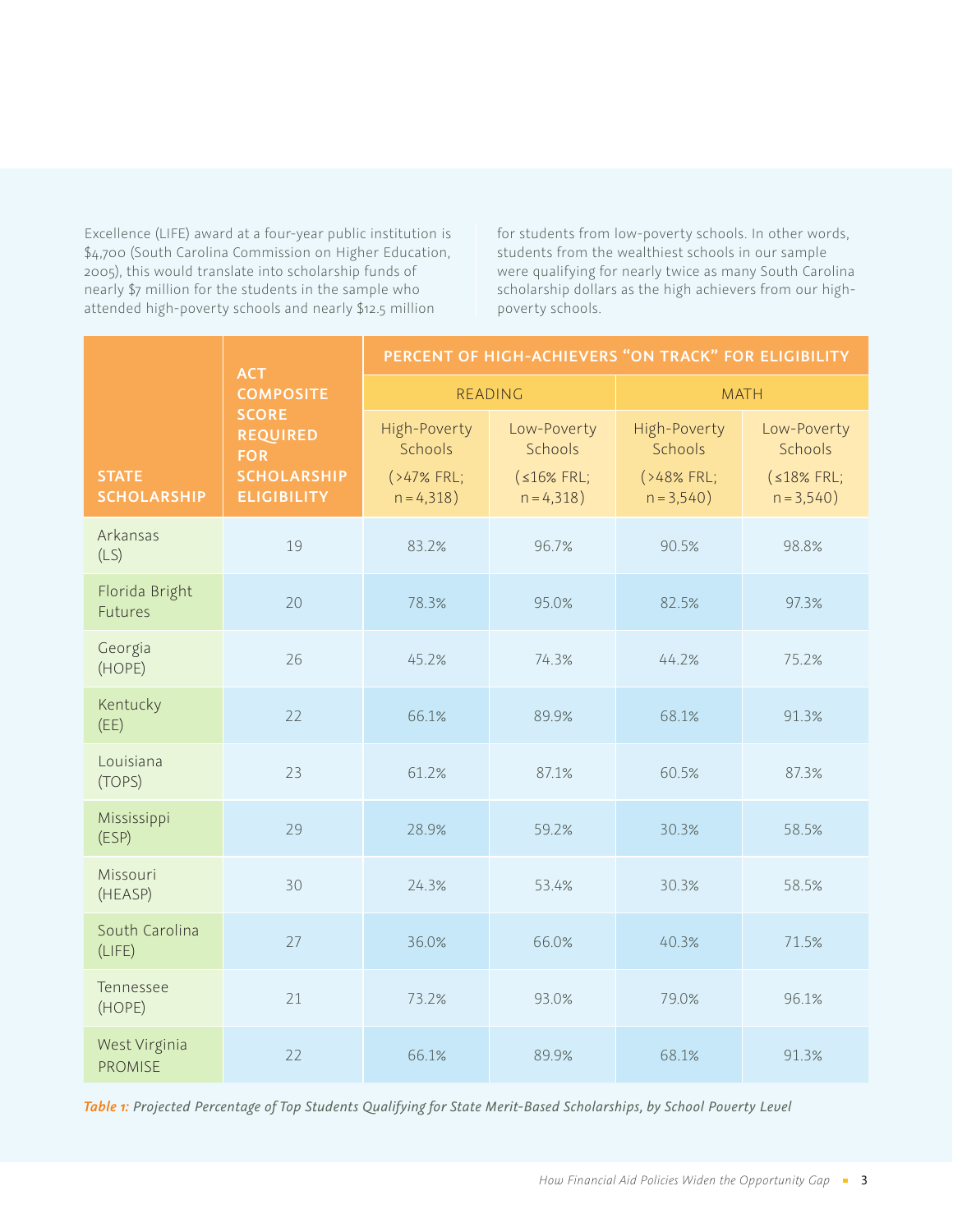# **Discussion**

There are many talented students from low-income families that do not enroll in college and degree completion rates among the lowest income families suggest there is a need for financial aid system reform to promote greater access to higher education. By age 24, 82% of Americans from the highest income quartile hold a bachelor's degree, compared to only 8% from the lowest income quartile (Mortenson, 2010). If we fail to address issues of access to higher education for those students who attend public schools in our most disadvantaged neighborhoods, we lose out on a pool of intellectual capital. Thus, it is imperative that policymakers consider how policy will impact the neediest students when they decide how to finance higher education.

While the figures in this study should only be considered preliminary estimates of future eligibility (based on their academic performance in eighth grade in either reading or math; not composite scores), the disturbing trend they reveal is remarkably consistent with previous research findings: many of the top students from high-poverty schools do not qualify for merit-based scholarship funds in terms of standardized test performance (e.g., Ballou & Springer 2008).

We found low-income students, in our case the top-performing

"Education, beyond all other devices of human origin, is the great equalizer of the conditions of men, the balance-wheel of the social machinery."

> —Horace Mann, *Annual Report to the Massachusetts State Board of Education* (1848)

students. At the federal level, our policy recommendations echo the College Board (2008) and include: simplifying the application process for federal student aid and incentivizing institutions to boost aid for low-income families. Currently, the application process for financial aid is cumbersome and the grant, loan, tax, and work-study policies are poorly connected with inconsistent regulations. Generous and simple aid programs designed to subsidize tuition costs have large impacts on initial attendance and college completion (Goldin & Katz, 2008). Second, the federal government also has an important role to incentivize state institutions to focus their financial funds on boosting low-income student enrollment as well as the development of programming that helps with retention. The current Leveraging Educational Assistance Partnerships (LEAP) Program matches grants for state

> need-based grants and work study assistance. However, LEAP funding has significantly declined in recent years. We argue that federal incentives for state needbased grant aid be strengthened.

> Additionally, state-level scholarship incentives advantage schools in wealthy areas where student resources (e.g., counseling, teacher professional development, tutoring) are more abundant than high-poverty areas. Taking into consideration our findings, as well as previous research on the economic inequality of merit scholarship programs, we also have state-

students from high-poverty schools, are eligible at much lower rates than middle- and upper-income students for merit-based financial aid programs. These gaps in eligibility are not likely to be limited to state colleges and universities. Many private colleges and universities also base eligibility for merit scholarships on a matrix that uses ACT/SAT scores and GPA. This pattern has striking consequences for exacerbating inequality when we consider the growing costs of college tuition coupled with reductions in state-level need-based scholarship funds.

Institutional, state, and federal policies all have important roles in making college affordable for low-income

level policy recommendations. States should include a financial need component in the eligibility criteria for scholarship funds. For example, Heller & Marin (2004) suggest that high school graduates should complete a Free Application for Federal Student Aid (FAFSA) form allowing states to use financial data in addition to academic eligibility requirements to assess award amounts. Finally, requiring students to meet specific eligibility requirements, such as ACT/SAT scores or GPA, is biased toward students from low-poverty schools. States should consider multiple measures of "merit." For instance, scholarships that reward the top 10% of students in every school rewards academic excellence and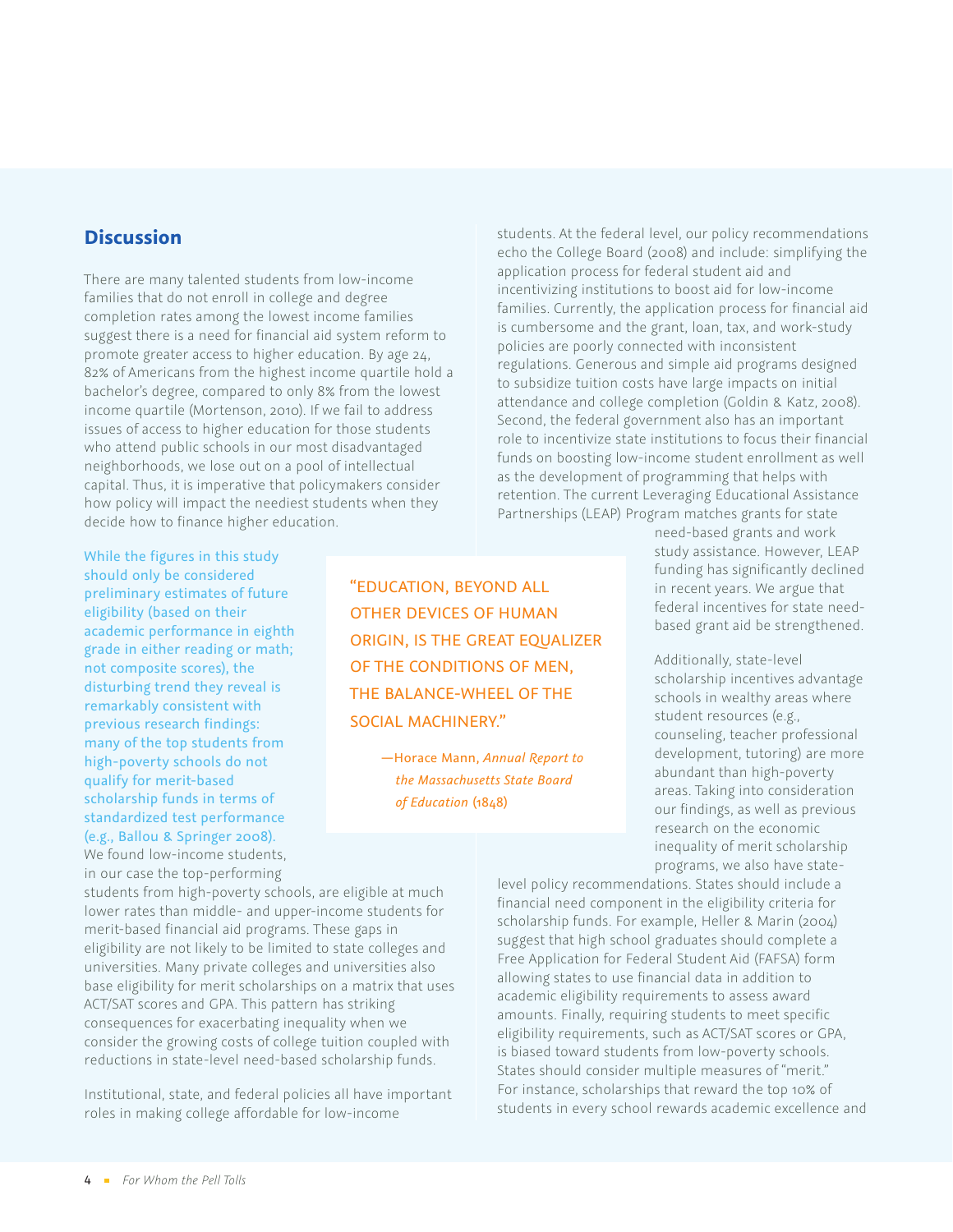promotes greater equity of life chances across schools. Coupling financial indicators with multiple eligibility requirements that are based on sliding scales for award amounts (e.g., ACT/SAT and state exam scores, GPA, class rank) would also distribute scholarship funds more equitably across the socio-economic spectrum than fixed eligibility requirements.



## **References**

- Ballou, D., & Springer, M. (2008). *Achievement trade-offs and no child left behind*. Manuscript submitted for publication, Peabody College of Vanderbilt University. Retrieved from http://www.vanderbilt.edu/schoolchoice/documents/ achievement\_tradeoffs.pdf
- Bowen, W. G., Chingos, M. M., & McPherson, M. S. (2009). *Crossing the Finish Line: Completing College at America's Public Universities*. Princeton, NJ: Princeton University Press.
- Callan, P. M. (2008). *Measuring Up 2008.* San Jose, California: National Center for Public Policy and Higher Education. Retrieved from http://measuringup2008.highereducation.org/print/NCPPHEMUNationalRpt.pdf
- The College Board. (2008). *Fulfilling the Commitment: Recommendations for Reforming Federal Student Aid*. Retrieved from http:// professionals.collegeboard.com/profdownload/rethinking-stu-aid-fulfilling-commitment-recommendations.pdf
- ----- (2010). *Trends in College Pricing 2010*. Retrieved from http://trends.collegeboard.org/downloads/College\_Pricing\_2010.pdf
- The Education Trust. (2011). *Priced Out: How the Wrong Financial-Aid Policies Hurt Low-Income Students*. Retrieved from http://www.edtrust.org/dc/publication/priced-out
- Education Week. (2011, July 8). College access [Web log post]. Retrieved from http://www.edweek.org/ew/issues/ college-access/
- Goldin, C. & Katz, L. F. (2008). *The Race between Education and Technology*: *The Evolution of U.S. Educational Wage Differentials, 1890 to 2005.* Cambridge, MA: Belknap Press of Harvard University Press.
- Heller, D. E., & Marin, P. (Eds.). (2004). *State Merit Scholarship Programs and Racial Inequality*. Retrieved from The Civil Rights Project at Harvard University website: http://civilrightsproject.ucla.edu/research/college-access/financing/ state-merit-scholarship-programs-and-racial-inequality/heller-marin-state-merit-scholarship-2004.pdf
- Lederman, D. (2012, January 23). State support slumps again [Web blog post]. Retrieved from http://www.insidehighered. com/news/2012/01/23/state-funds-higher-education-fell-76-2011-12
- Mann, H. (1848). Annual Report to the Massachusetts State Board of Education. Published in Life and Works of Horace Mann Vol. III, edited by Mary Mann, pp. 669.
- Mortenson, T. (2010). Bachelor's Degree Attainment by Age 24 by Family Income Quartiles, 1970 to 2009. *Education Opportunity.* Retrieved from http://www.postsecondary.org/default.asp